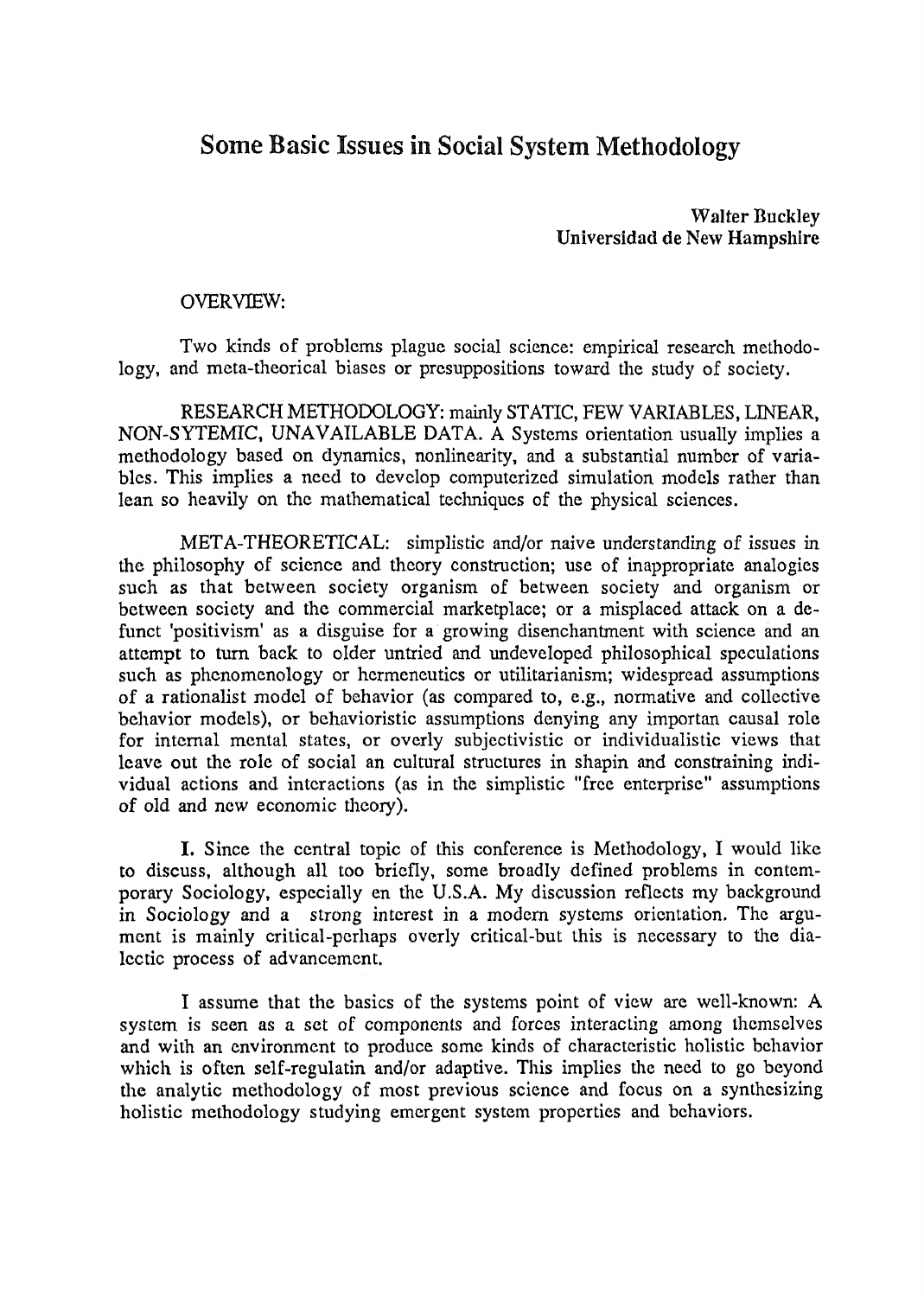First of all, there are the basic research limitations that we all know about but often try to ignore:

our studies are usually static; our measurements and mathematics usually assume linearity en the data, and parameters in equations never change over time; we must confine ourselves to very few variables; mucli of the necesarry data in the social sciences are hidden from public view.

Except for the last, these limitations are due partly to thc liniited rcscarch funding of the social sciences. It is much more expensive to fund large-scale, cornplex and dynamic research. The problem here lies partly with thc priorities of govemments and corporate research funding groups: until social rcsearch is seen to be as important as that of particle physics, space exploration, or niilitary research, we will have to expect most studies in our ficlds to be static, linear, and overly simplified.

However, if our research comes to be dynamic, nonlinear, and involve large numbers of variables, we face-of course-new mcthodological problems in how to deal with the complexity. We find ourselves in a situation similar to that of other fields of science an engineering in which the system under study is too complex to be described by a solvable set of cquations. For example, fluid dynamics in such areas as meteorology and weather determination of the orbits of satellites or planets subject to small perturbations due to other bodies. The only way such systems are being studied with any chance of success is by way **af** large-scale, complex simulation models run on modem computcrs. The social scicnces are way bchind in this kind of research.

Another recent avenue being explored today in a number of fields is modem dynarnical system theory, referrcd to by some as "Chaos thcory" **(A** reccnt semi-popular history and review is the book by James Gleick, Chaos:Marking **A New Science.** N.Y., Viking, 1987). This is **an** exciting ncw approach to complex systems, but it is not clear at this point whcther in will become more succcssful than the "catastrophe theory" of a decade ago. It studies the trajccto ries of complex systems whose behaviors appear at first glance to be chaotic or random, or which stabilize in periodic cycles, or evolve continuously in subtlc ways. Careful empirical and mathematical studies seem to show, however, that is some structure and universal properties in such seemingly chaotic behavior, and thes has given hope that we can come to understand such systems better, and perhaps predict or control them to some extent. Some believe this approach to be relevant to the social sciences as well as the physical and biological. Though not entirely accpted by maistream science, there are some signs of widcr rccognition. For example, astronomers at MIT recentaly announced that their computer simulation of the orbit of the planet Pluto millions of ycars into the futurc shows that the solar system is absolutely stable.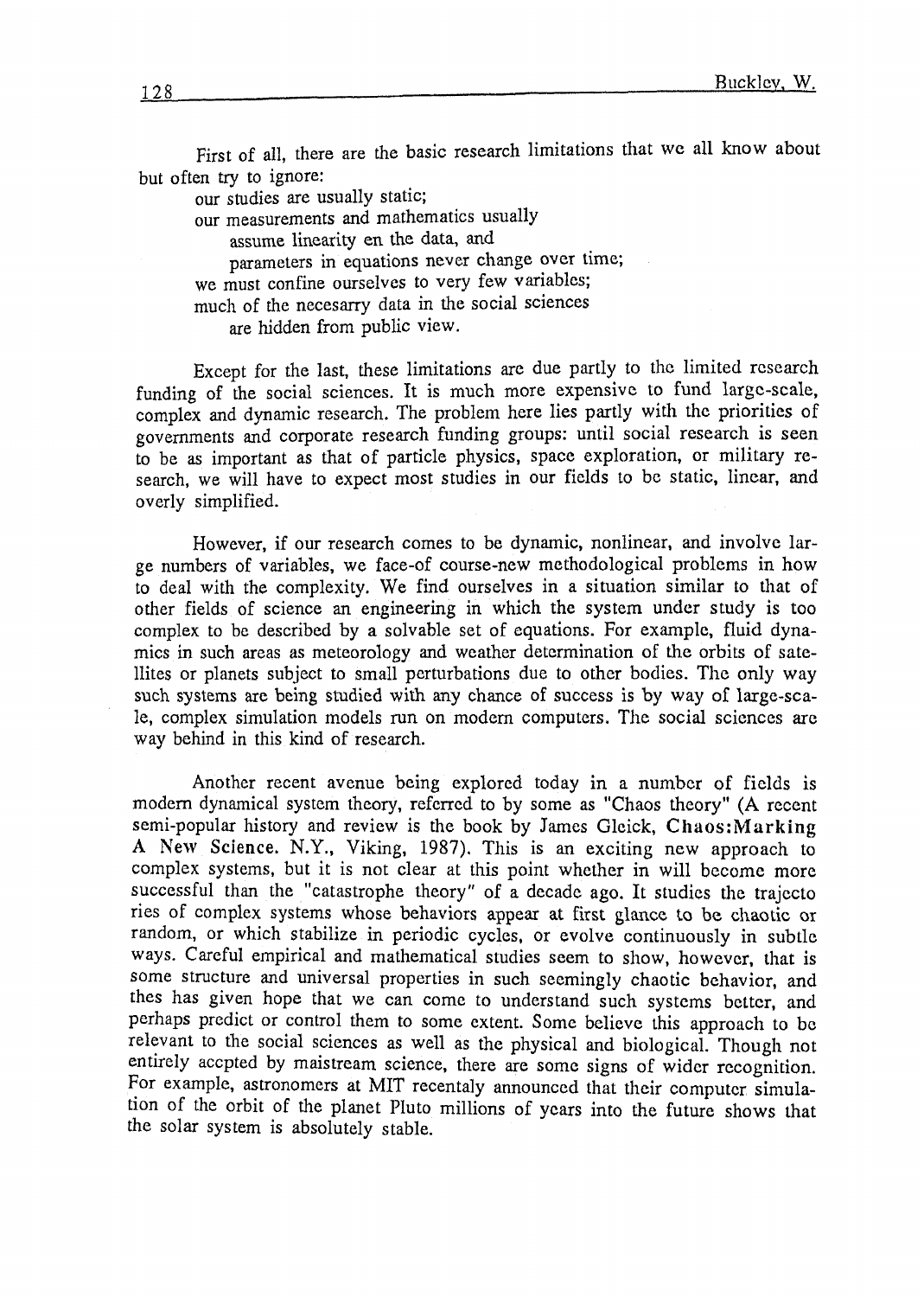Even if such new techniques as these are not directly applicable to much social science research, it is important to develop computer modelling and simulation techniques as holding the most promise of a more systemic or holistic, and thus realistic, approach to he study of socicty. But such modclling should not depcnd too much on attempts to quantify and express social behavior in terms of mathematical equations alone. For example, models of decision -making- which underlies much behavior and the various products of behavior (such as economic goods or investments), need to be developed on the basis of thc "psycho-logic" underlying most actor' decision; not complex mathematical decision functions which assume rationality and goal - maximization, but a more "satisficing" approach: if conditions **A** and B occur, and not **C** or D, then probably action X should be taden when the first opportunity arises. This means that actors' hierarchies of goals and values need to be made explicit **in** the modelling, instead of continuing to rely on an out-moded simplistic assumption of maximizing "rational man". Such computer modelling might well exploit also some the research in artificial intelligence, although, again, using great care to avoid an overly 'logical' or rational modcl of even economic decision behavior. **(A** quich glance at typica1 decision bchavior in rhe stock or commodity markets should dispel any illusions of pure "rationality.") It should also be undcrstood that, if such a dynamic model is uscd for prcdiction (ánd assuming it to bc a valid model), it can be used only for the short run and not for any relatively long term, since the system will surely change - in its structures, its parameters, or the normative and value base underlying decisions. It will no doubt be some time before wc can incorpo**rate** such anticipated changes into our computer models - if ever.

II. At the metatheoretical level there are a number of serious problems that are only beginning to bc addrcssed. Thesc include: the failure of sociological research to be very cumulative, partly because we have not paid as much attention to the dcvelopment of mcthods of thcory construction and thcary validation as we have to empirical research methodology; the so-called micro-macro gap, and the problem of identifying the main ontological focus of sociology at the group level; the supposcdly ovcrly 'positivistic' naturc of sociology, (though the distinction bctwccn 'positivisin' and scicnce in general is oftcn not clear); thc continucd use of inappropriate analogies; and sometimes, the intrusion of normative or idcological bias into our research. I can comment here on only some of these problcms.

**A** strong critique of the non-cumulativc narure of sociological knowlcdge has recently been made by Lee Freese (Theoretical Methods in Sociology, 1980, Univcrsity of I'ittsburgh Press). Wc have both a jumblc or unrelated data and a hodgepodge of theories, and a central cause is the lack of shared standards for constructing and validating theories that match thc level of caro and prccision with which we gather and analyze data. Our important concepts are often poorly defined and justified in terms of a larger theory, which in turn is very loosely expressed and articulated. Freese aregue that, first, there is little consensus on how rigorous a calculus or languagc is rcquired to exprcss a social thcory. Though rigorous empirical rcasearch methods are highly prized in the ficld, attempts to develop rigorous theory are not appreciated, but seen as turgid and lacking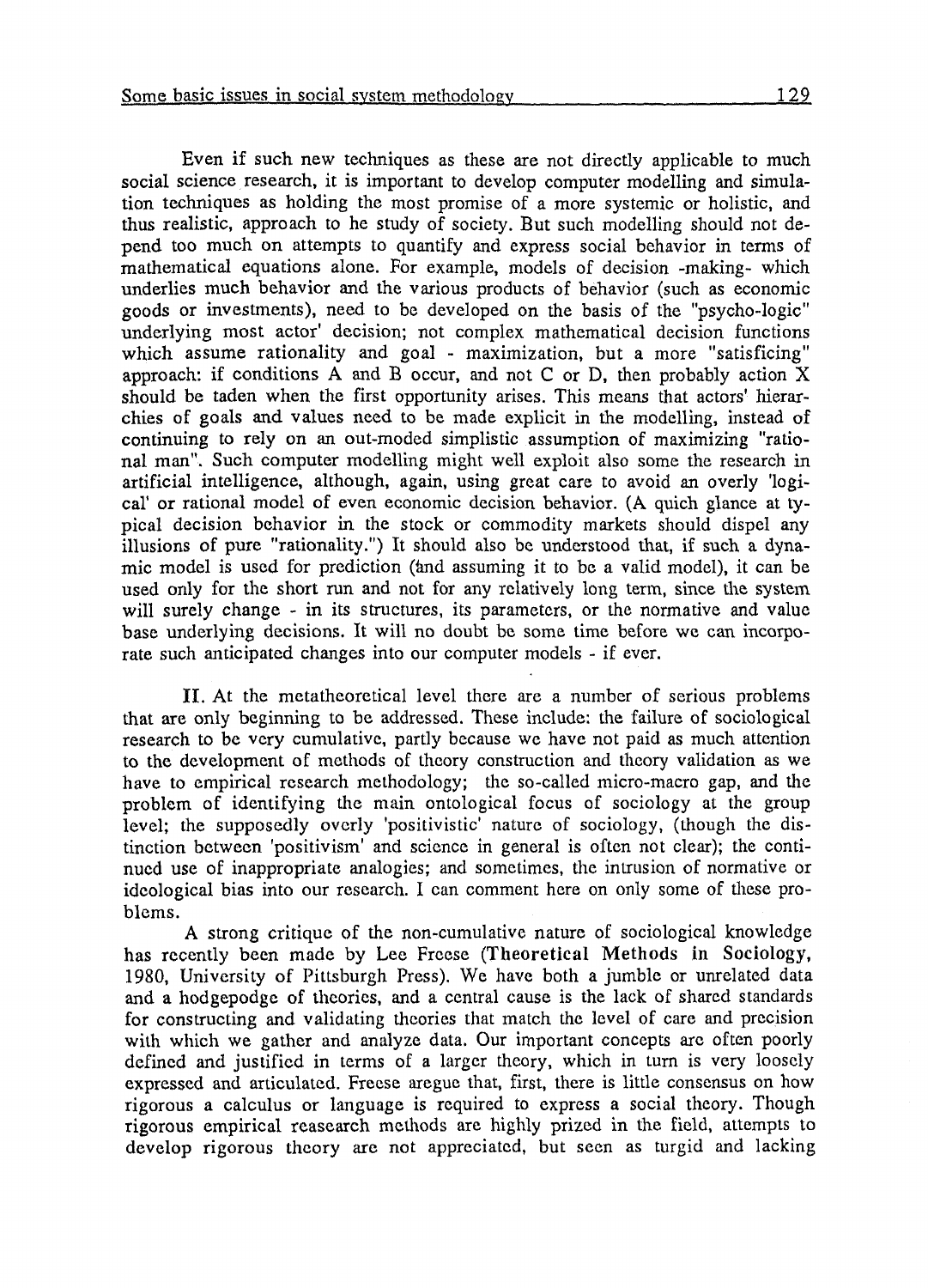imagination. Many seem to prefer the language of poetry instead. Axiomatic theories are thusrequired so that we can at least see their logical propcrsties and relations .

Secondly, there is not much agreement on decision rules for accepting or rejecting theoretical claims. The niles for accepting observation statements need to be distinguished from the rules for accepting theories.

Third, granted what that we now appreciate the fact that, contrary to logical positivists, there is no completely clcar line between observation statements ahd theoretical statements, yet there are some differences which we need to clarify. Most sociological knowledge at present is made up of a chronology of events at particular times. Hence it is mostly an empirical or historical endeavor. Science is inherently generalizing, and theoretical statements point to properties that cut across natural groupings, cultures, and historical periods. Knowledge cannot bc accumulated on the basis of empirical generaliztions alone. If we can develop a cumulative systematic theory, it can substitute for the "meticulous and massive development of data." If a theory is good enough we do not need an endless collection of data to give it substantial support. We do not have to accept the view of Freese that "Facts need theories more than theories need facts" in order to appreciate his main argument. Although theory without facts is blind, it is also the case that thcre is no immaculate perception; data can seldom speak for themselves.

It becomes clear that this issue is a continuation of the centuries old stniggle bctween Rationalism and Empiricism, which we thought we had integrated into a unified Science long ago. We still argue, however, with the legacy of a moribund logical positivism with its ernpiricist over-weighting. Now a reaction has set in, and many currcnt theoretical orientations in social science have tumed back to older philosophical speculation, such as hermeneutics or phenomenology, with rather sparse concem for systematics observation and empirical research. This will probably continue unless and until we clarify the kinds of metatheorctical issues being discussed here.

Much of social science has been hindered, 1 believe, by the too uncritical use of inappropriate analogies: for example, the analogy of society as like an organism, and society as like a marketplace for the (usually rational) exchange of valued social relationships. The first of these lct to structural-functionalism and its problems of teleology, the assumed adaptiveness or benificence of persisting structures, and difficulty in dealing with social conflict and change. A better analogy would be that society is like a species - not **an** organism. As such, it accumulates structures or internal changes, at the time that new and competing or conflicting variations arise that may promote better, or worse, adaptation.

In the second case - the exchange analogy - one main problcm, already addressed above, is the widely criticized assumption of "rational man." This is also, of course, a central assumption of neoclassical economic theory, which other social scientists are now beginning to try to correct. You are probably familiar with the rccent formation of an international Socio-Economic group of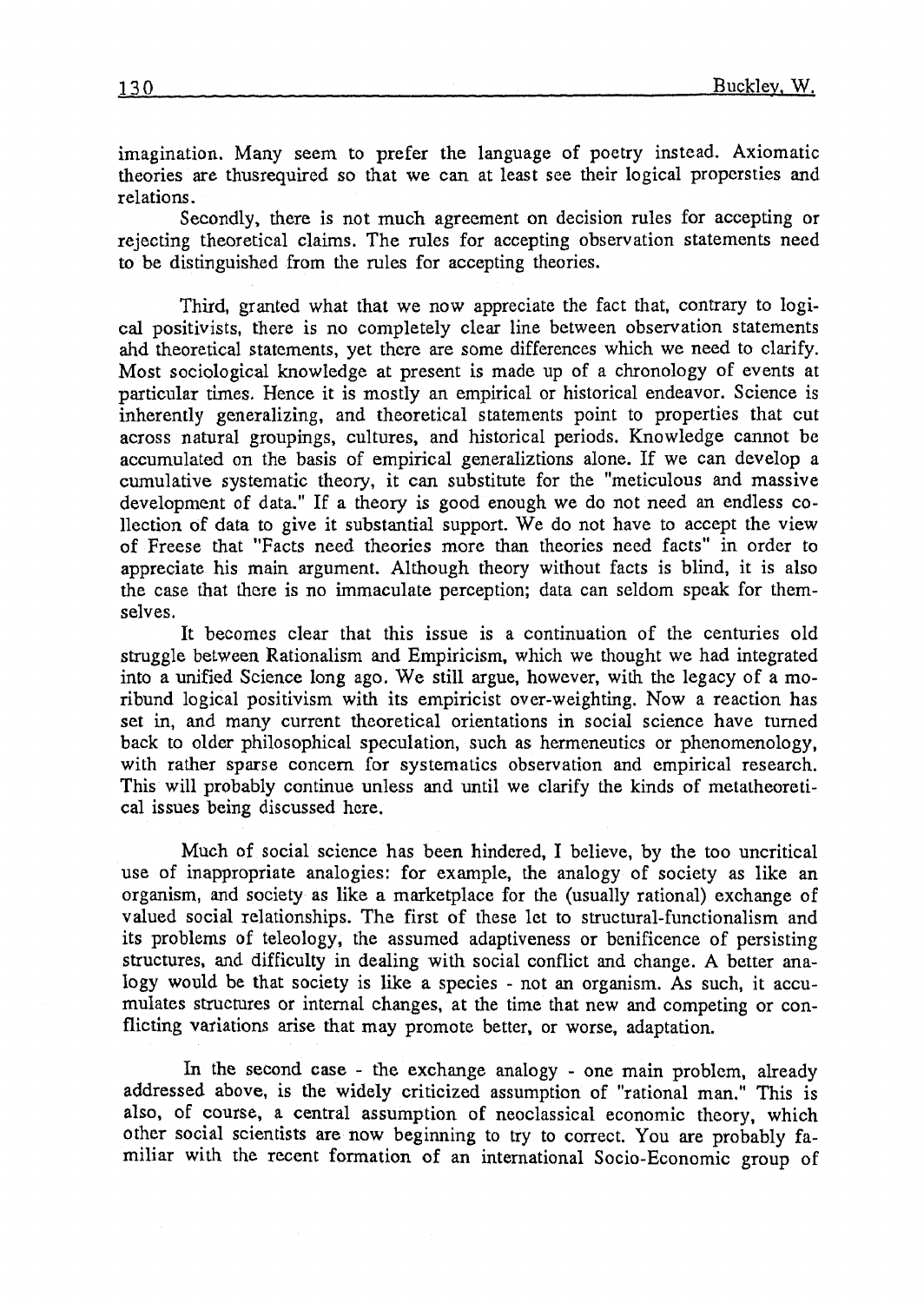social scientists devoted to correcting the simplistic or non-existent sociocultural base of "economic man" underlying economics and Neo-Utilitarianism. One of the leaders of this movement, the sociologist Amatai Etzioni, has just published a book, **The** moral Dimension: Tokvards a **New** Economics. As the title suggests, the book attempts to augment rational economic motives with normative and value motives, which often run counter to strictly "rational" motives of self-interest or efficiency. The concept of "rationality" itself has not been sufficiently explicated, and is often used to refer to some absolute or inherent characteristic of a process or behavior. However, a little thought suggests that the term is strictly relative to some goal or end-in-view. Thus a process or begavior can be said to be "rational" only in terms of some clearly specified goal, just as the cybernetic or control engineer points out that it is not possible to define a control or self-regulating system unless we specify the goal point toward which the system is regulated. Even the pioneering work of Max Weber on "rationality" is often vague in this respect.

Another meta-theoretical problem area being recognized more and more today is the so-called "micro-macro" gap: "the problem of developing theories and research that explain how just social structures hclp shape actors' bchaviors, and vice versa. (See for example the recent book of Jeffry Alexander, et al., **The**  Micro-Macro Gap.). In fact, we still do not seem to have come to a common undestanding of the ontological status of "society" or the "group" as an entity to study in its own right, and the central focus of the study of society. Some still take the "individual" alone as "real" and consequently argue for a reduction of social theory and rcsearch to "individualistics" concepts. Thus, the philosopher May Brodbeck argucd some yeras ago for "methodological individualism" on the ground that only "individuals" and not "socictiest" or "groups" can be directly observed. This, however, can be seen as an epistemological errer. We can directly observe, in fact, only the biological organism, and not the human "person", which is the main concem of most social (and psychological) science. And the human person - the praduct of a long process of group socialization - cannot, of course, be observed dircctly. Once again we must conclude that, until we have resolved some major meta-theoretical problems, we cannot be sure of our rescarch methodologies let alone our theories of society.

Finally, in closing let me just mention the unfortunate tendency today for many scholars - who are perhaps disillusiond with the slow progress of social science - to turn back to older arcas of speculative philosophy (e.g. phenomenology, hermeneutics, or some aspccts of "critica1 theory"). Although a variety of orientations in social science is al1 to the good, many are turning in this direction as a substitute for scicnce rather than an augumentation of it. The net result is often a callous disrcgard for any empirical grounding of their terminology and speculations.

1 thank you very much for thc invitation to speak to you. Although my talk has been mainly negative, it is intended to provide food for thought and to encourage constructivc correction of problcm arcas in social scicnce.